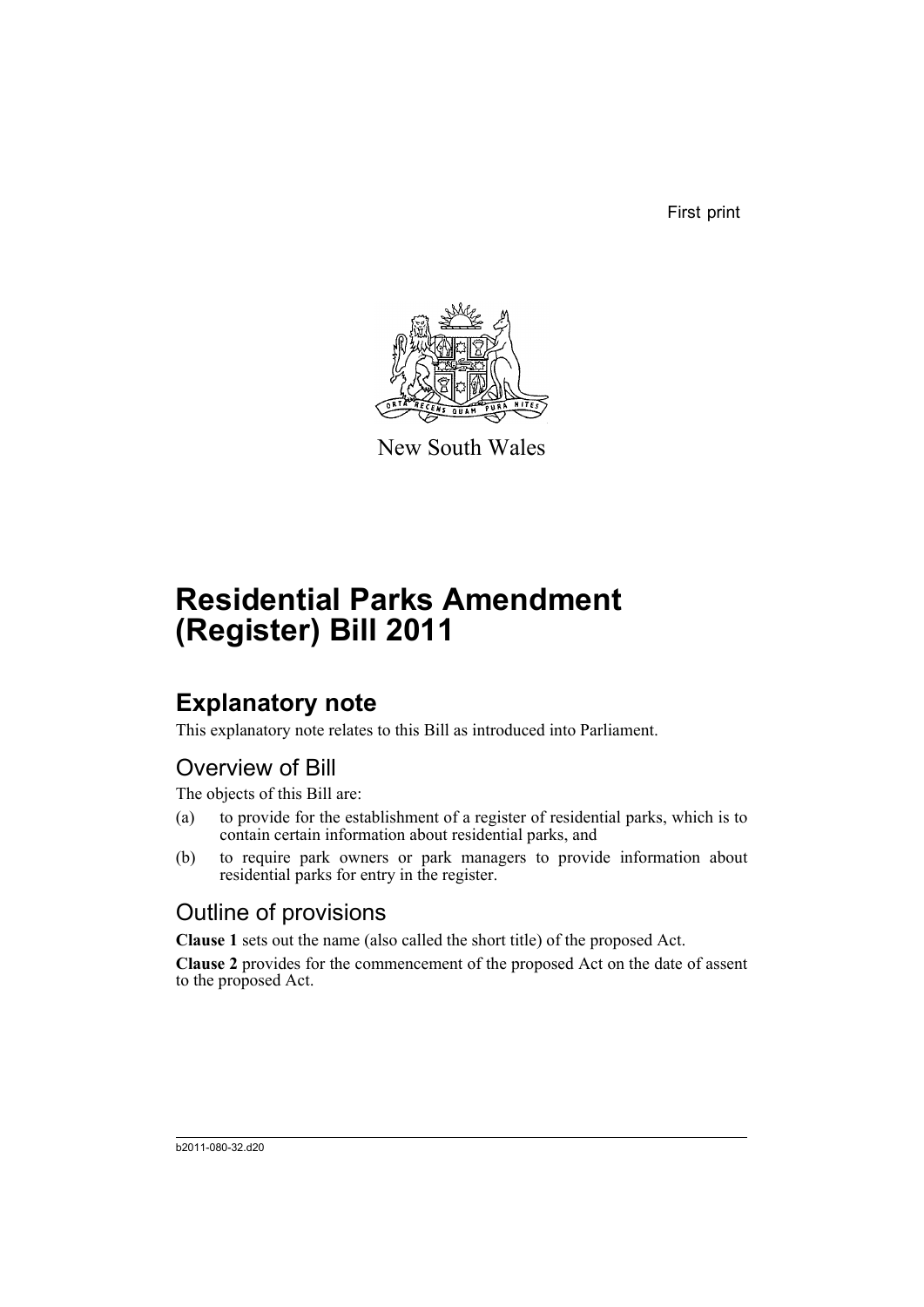Explanatory note

### **Schedule 1 Amendment of Residential Parks Act 1998 No 142**

**Schedule 1 [2]** inserts a new Part into the *Residential Parks Act 1998* (the *Act*) which relates to the creation of a residential parks register and the processes by which information to be entered into the register are obtained.

**Proposed section 142A** gives the Director-General of the Department of Finance and Services the power to require a park owner or park manager to provide registrable information about the residential park within the period specified in the notice. Failure to comply with this requirement attracts a maximum penalty of 5 penalty units. Information which constitutes registrable information includes the trading name, address and contact details of a residential park and the name and contact details of any park owner or park manager.

**Proposed section 142B** imposes an obligation on the park owner to give the Director-General notice of a *registrable event* within 30 days of the park owner becoming aware that the event has occurred. Failure to comply with this requirement attracts a maximum penalty of 5 penalty units. Events which constitute registrable events include a change in the trading name of the park, a change in park owner or manager, the closure or opening of a park or a significant change in the number of sites in the residential park used for permanent occupancy.

**Proposed section 142C** prohibits a person from providing false or misleading information. The maximum penalty that may be imposed for such conduct is 20 penalty units.

**Proposed section 142D** requires the Director-General to establish and maintain a register of residential parks, in which the Director-General must enter all information provided to the Director-General under the proposed Part. The trading name, address and contact details for residential parks may be made available to the public for inspection.

**Schedule 1 [1]** updates the definitions of *Department* and *Director-General*. The amendment enables the Director-General's functions to be exercised by the Commissioner for Fair Trading in the Department of Finance and Services.

**Schedule 1 [3]** allows for provisions of a savings and transitional nature in relation to the amendments to be made in the regulations.

**Schedule 1 [4]** provides that the obligation imposed on a park owner to give the Director-General notice of a registrable event only applies to an event that occurs after the commencement of proposed section 142B.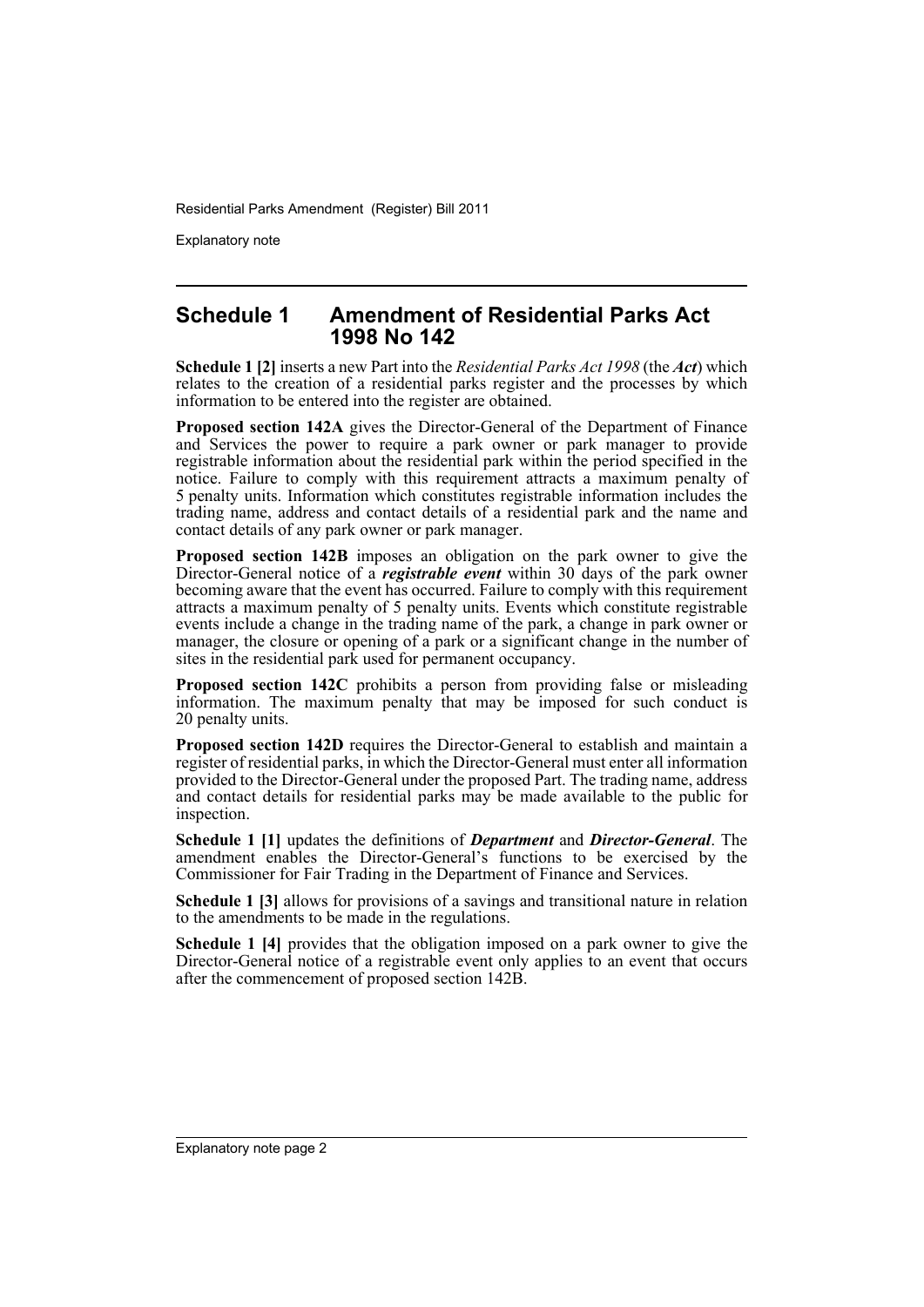Explanatory note

## **Schedule 2 Amendment of Residential Parks Regulation 2006**

**Schedule 2** makes a consequential amendment to the *Residential Parks Regulation 2006* by prescribing the offences created by proposed sections 142A and 142B of the Act as penalty notice offences which may be dealt with under section 149 of the Act. In such cases, the amount of the penalty for those offences is \$220.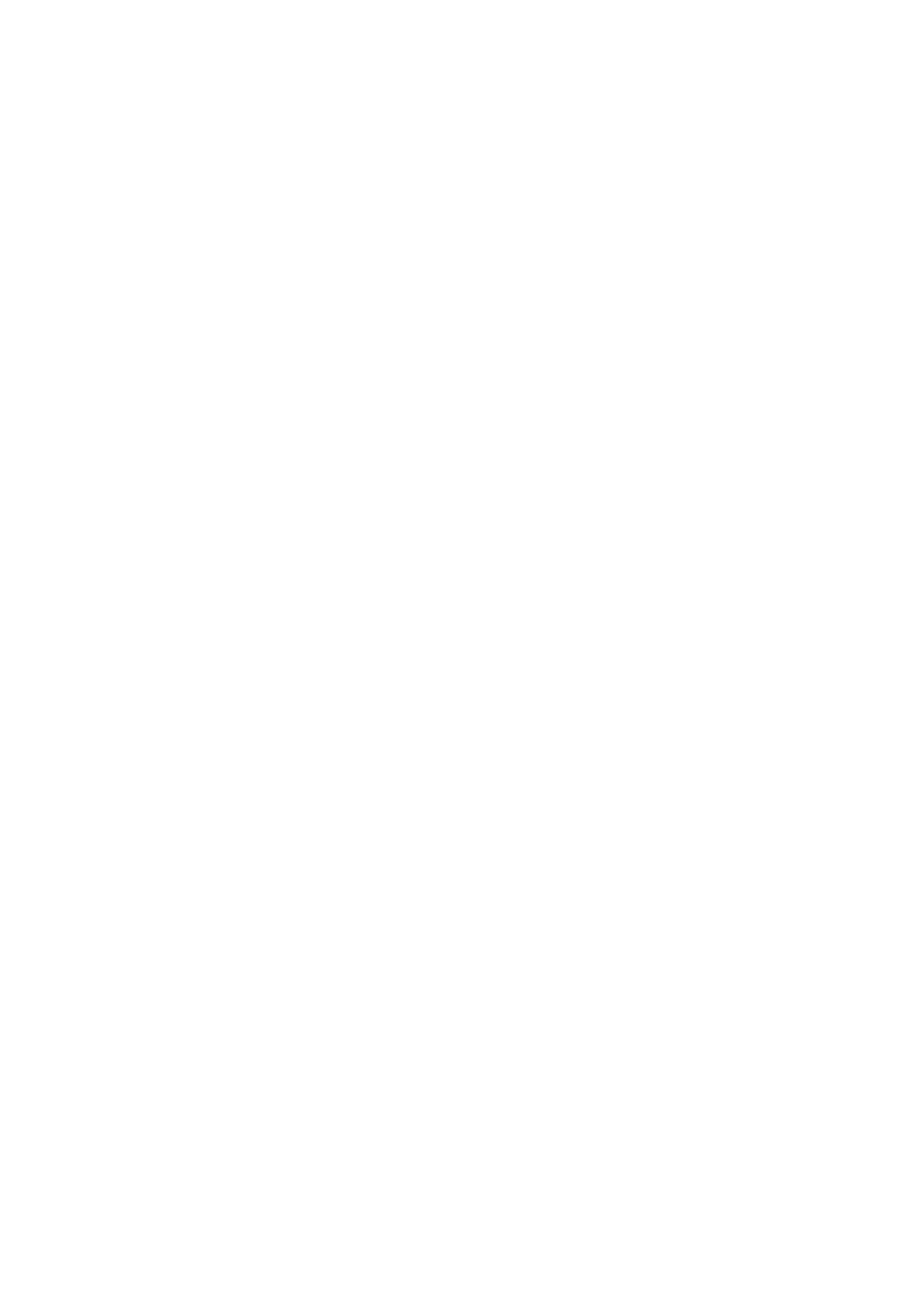First print



New South Wales

# **Residential Parks Amendment (Register) Bill 2011**

## **Contents**

|                                                           | Page |
|-----------------------------------------------------------|------|
| Name of Act                                               |      |
| 2 Commencement                                            | 2    |
| Schedule 1 Amendment of Residential Parks Act 1998 No 142 | 3    |
| Schedule 2 Amendment of Residential Parks Regulation 2006 |      |
|                                                           |      |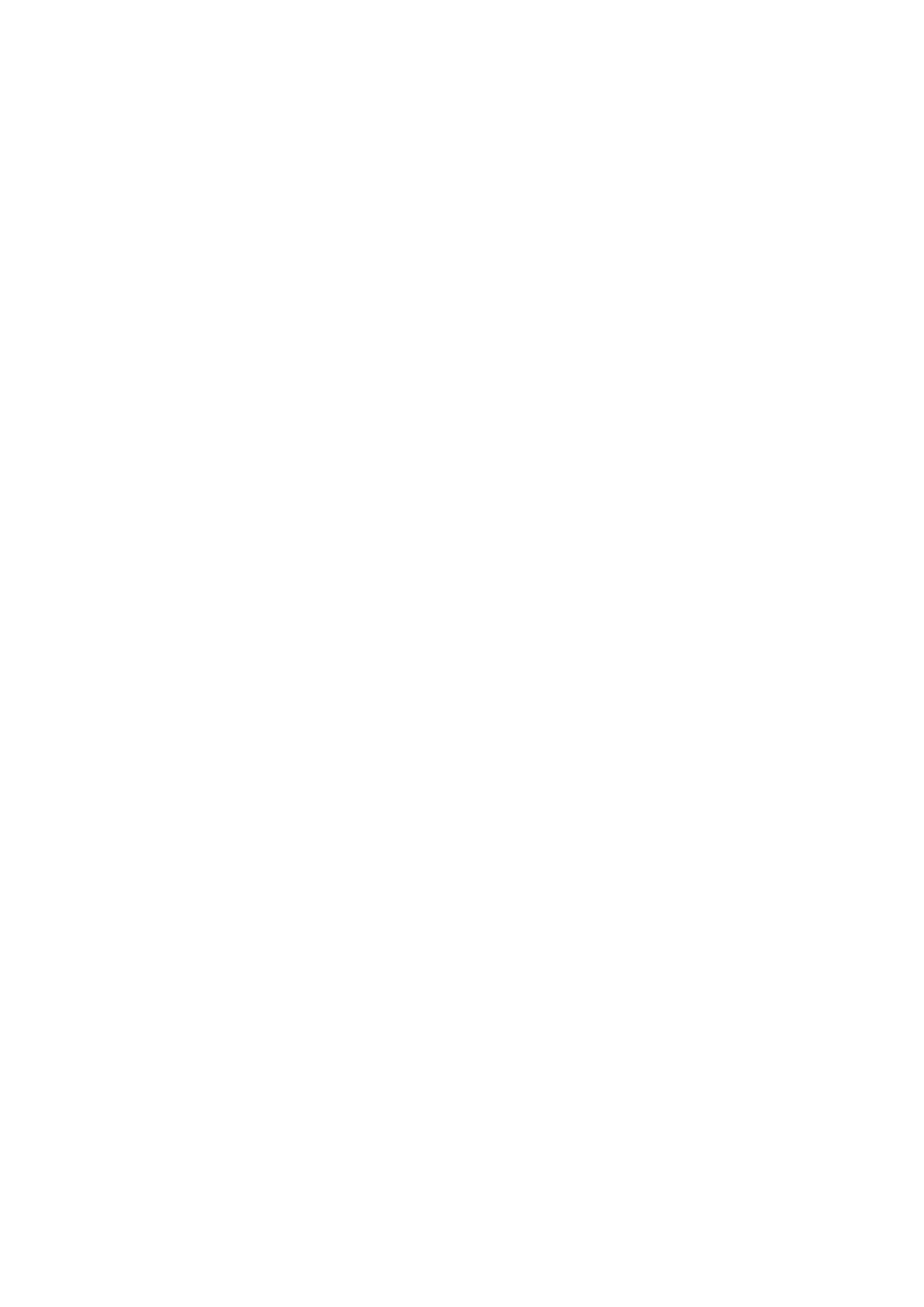

New South Wales

# **Residential Parks Amendment (Register) Bill 2011**

No , 2011

## **A Bill for**

An Act to amend the *Residential Parks Act 1998* to provide for the establishment of a register of residential parks and related matters.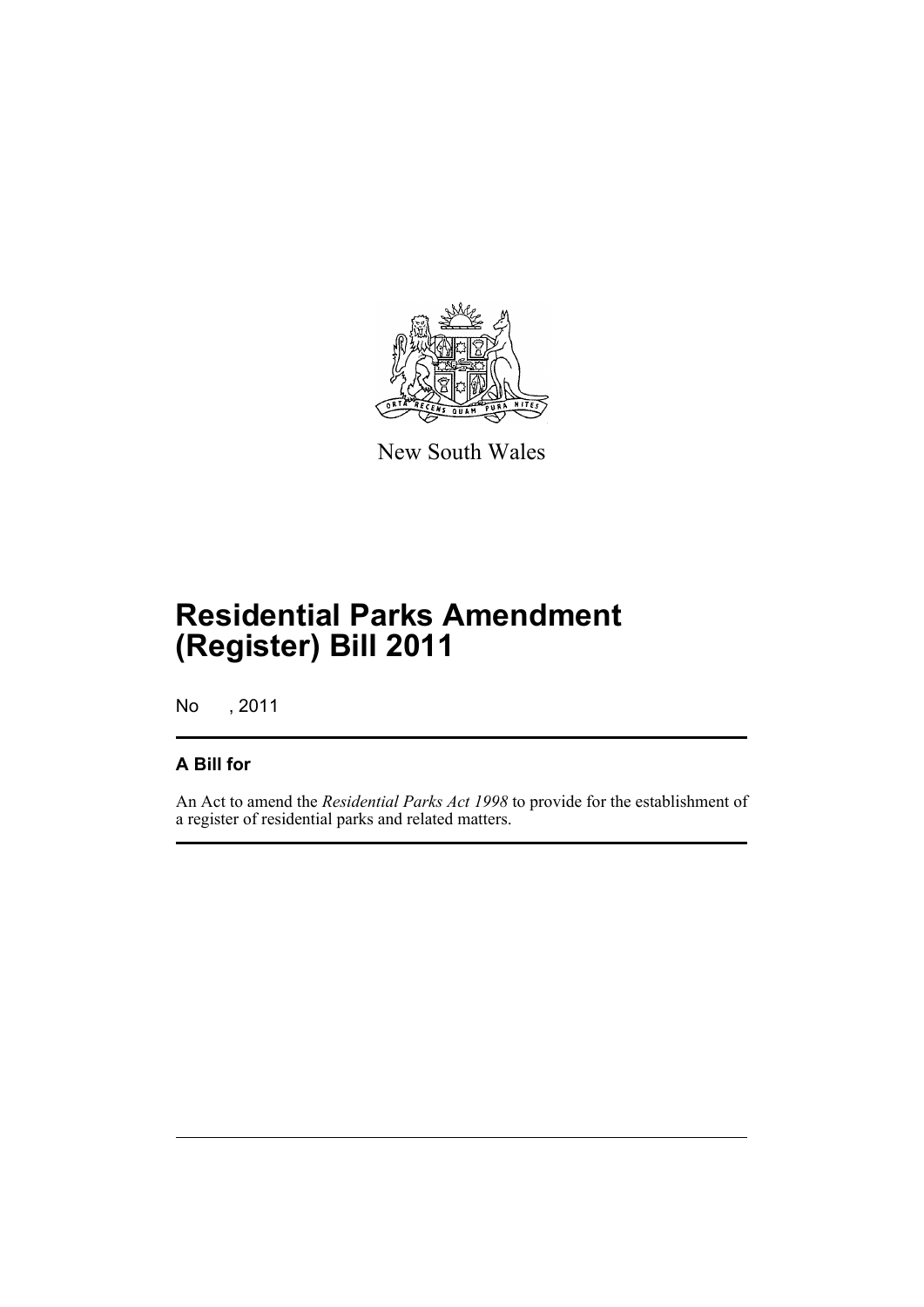<span id="page-7-1"></span><span id="page-7-0"></span>

| The Legislature of New South Wales enacts: |                                                                  |                |
|--------------------------------------------|------------------------------------------------------------------|----------------|
| 1                                          | Name of Act                                                      | $\mathcal{P}$  |
|                                            | This Act is the Residential Parks Amendment (Register) Act 2011. | 3              |
|                                            | <b>Commencement</b>                                              | $\overline{a}$ |
|                                            | This Act commences on the date of assent to this Act.            | 5              |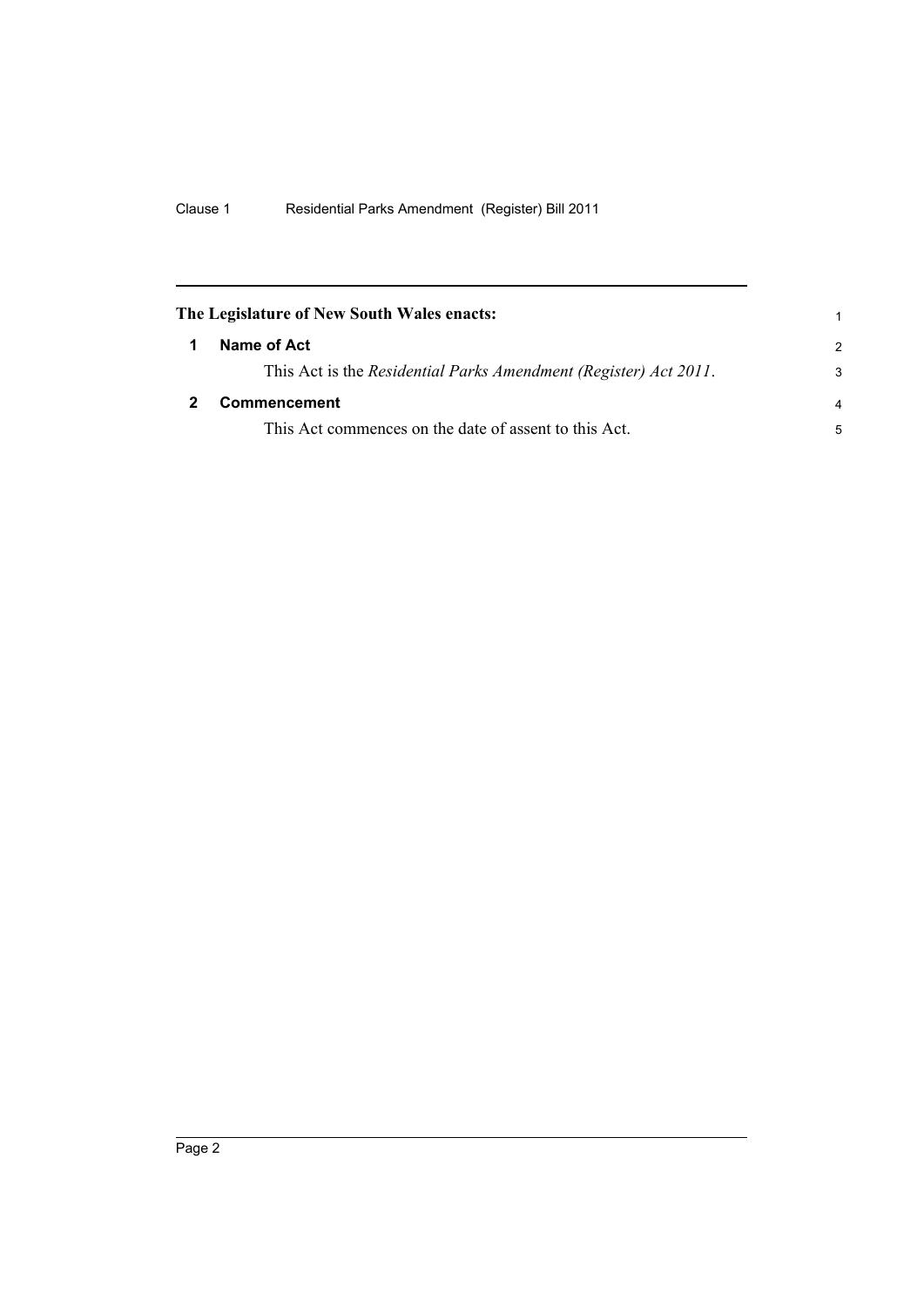Amendment of Residential Parks Act 1998 No 142 Schedule 1

<span id="page-8-0"></span>

|     | <b>Schedule 1</b>            |     | <b>Amendment of Residential Parks Act</b><br>1998 No 142                                                                                                                                                                                                                                  | 1<br>$\overline{2}$        |
|-----|------------------------------|-----|-------------------------------------------------------------------------------------------------------------------------------------------------------------------------------------------------------------------------------------------------------------------------------------------|----------------------------|
| [1] | <b>Section 3 Definitions</b> |     |                                                                                                                                                                                                                                                                                           | 3                          |
|     |                              |     | Omit the definitions of <i>Department</i> and <i>Director-General</i> from section 3 (1).                                                                                                                                                                                                 | 4                          |
|     | Insert instead:              |     |                                                                                                                                                                                                                                                                                           |                            |
|     |                              |     | <b>Department</b> means the Department of Finance and Services.<br><i>Director-General</i> means:                                                                                                                                                                                         | 6<br>$\overline{7}$        |
|     |                              |     | the Commissioner for Fair Trading, Department of<br>(a)<br>Finance and Services, or                                                                                                                                                                                                       | 8<br>9                     |
|     |                              |     | if there is no such position in the Department, the<br>(b)<br>Director-General of the Department.                                                                                                                                                                                         | 10<br>11                   |
| [2] | Part 13A                     |     |                                                                                                                                                                                                                                                                                           | 12                         |
|     |                              |     | Insert after Part 13:                                                                                                                                                                                                                                                                     | 13                         |
|     |                              |     | Part 13A Residential parks register                                                                                                                                                                                                                                                       | 14                         |
|     | 142A                         |     | Direction to provide registrable information                                                                                                                                                                                                                                              | 15                         |
|     |                              | (1) | The Director-General may, by notice in writing to the park owner<br>or park manager of a residential park, require the park owner or<br>park manager to provide to the Director-General registrable<br>information about the residential park within a period specified in<br>the notice. | 16<br>17<br>18<br>19<br>20 |
|     |                              | (2) | The period specified must be a minimum of 30 days from the date<br>the notice is given to the park owner or park manager.                                                                                                                                                                 | 21<br>22                   |
|     |                              | (3) | The information is to be given in a form approved by the<br>Director-General.                                                                                                                                                                                                             | 23<br>24                   |
|     |                              | (4) | Information is not duly provided unless all particulars relating to<br>the registrable information required by the form are provided.                                                                                                                                                     | 25<br>26                   |
|     |                              | (5) | A person must not fail to comply with a requirement made of the<br>person under this section.<br>Maximum penalty: 5 penalty units.                                                                                                                                                        | 27<br>28<br>29             |
|     |                              | (6) | For the purposes of this section, the following information is<br>registrable information about a residential park:                                                                                                                                                                       | 30<br>31                   |
|     |                              |     | the trading name, address and contact details of the<br>(a)<br>residential park,                                                                                                                                                                                                          | 32<br>33                   |
|     |                              |     | the name and contact details of the park owner or owners,<br>(b)                                                                                                                                                                                                                          | 34                         |
|     |                              |     |                                                                                                                                                                                                                                                                                           |                            |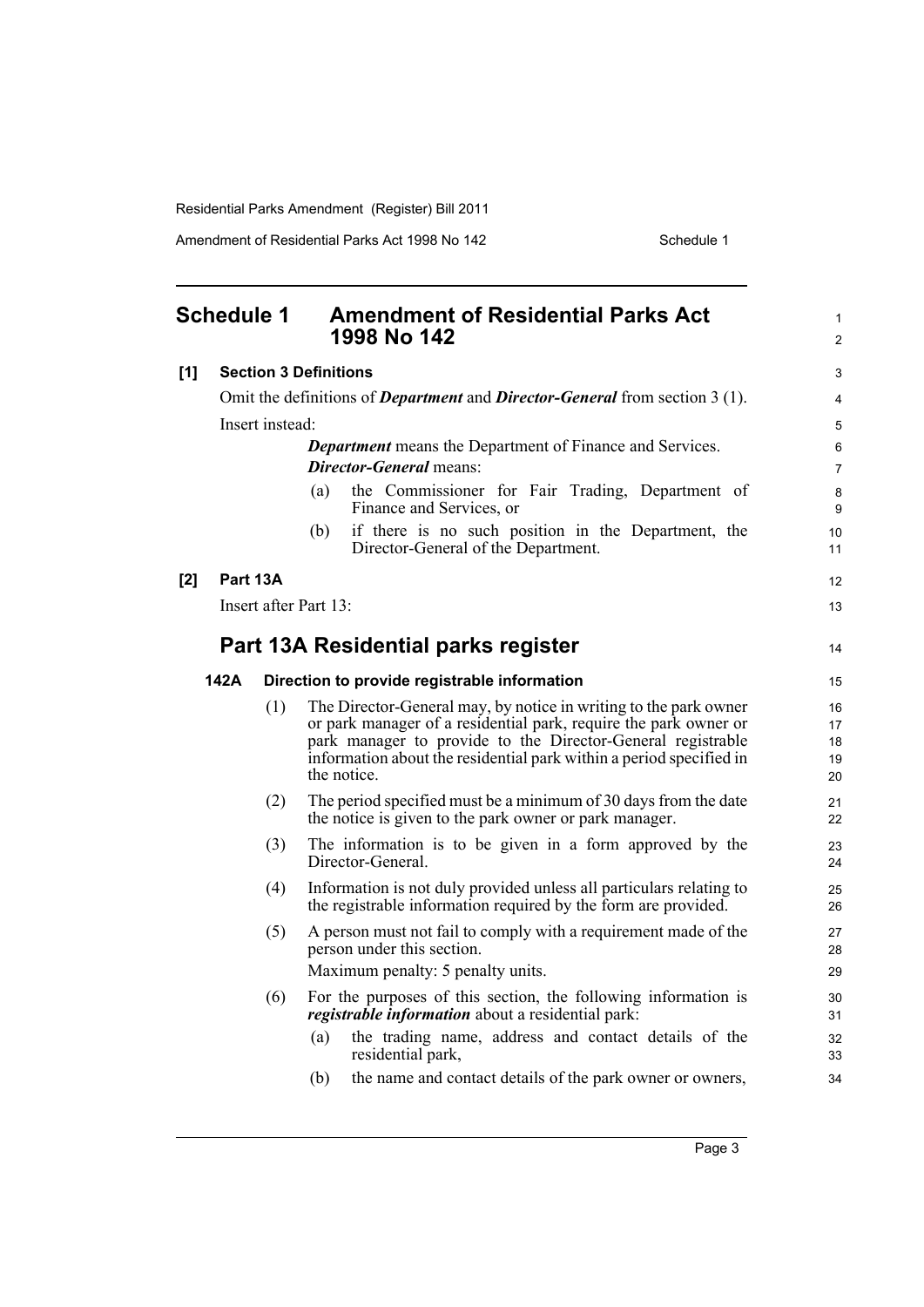|      |     | (c)                                                                                                                                                                                                    | the name and contact details of the park manager (if any),                                                                                                          | $\mathbf{1}$                   |  |  |
|------|-----|--------------------------------------------------------------------------------------------------------------------------------------------------------------------------------------------------------|---------------------------------------------------------------------------------------------------------------------------------------------------------------------|--------------------------------|--|--|
|      |     | (d)                                                                                                                                                                                                    | information relating to any relevant training, qualifications<br>or experience of the park owner and the park manager (if<br>any),                                  | 2<br>3<br>4                    |  |  |
|      |     | (e)                                                                                                                                                                                                    | whether the residential park has a residents committee and,<br>if so, the name and site number of at least one member of<br>the residents committee.                | 5<br>$\,6\,$<br>$\overline{7}$ |  |  |
|      |     | (f)                                                                                                                                                                                                    | whether the residential park has a Park Liaison Committee<br>and, if so, the name and site number of at least one resident<br>member of the Park Liaison Committee, | 8<br>9<br>10                   |  |  |
|      |     | (g)                                                                                                                                                                                                    | information relating to the occupation and use of sites<br>located on the residential park,                                                                         | 11<br>12                       |  |  |
|      |     | (h)                                                                                                                                                                                                    | information relating to the commencement of operation of<br>the residential park,                                                                                   | 13<br>14                       |  |  |
|      |     | (i)                                                                                                                                                                                                    | information relating to the residential park's membership<br>of any industry association,                                                                           | 15<br>16                       |  |  |
|      |     | (j)                                                                                                                                                                                                    | whether the residential park is located within a Crown<br>reserve or land that is reserved or dedicated under the<br>National Parks and Wildlife Act 1974.          | 17<br>18<br>19                 |  |  |
| 142B |     |                                                                                                                                                                                                        | Park owner must notify registrable events                                                                                                                           | 20                             |  |  |
|      | (1) | The park owner of a residential park must give the<br>Director-General notice of any registrable event for the<br>residential park within 30 days after becoming aware that the<br>event has occurred. |                                                                                                                                                                     |                                |  |  |
|      |     |                                                                                                                                                                                                        | Maximum penalty: 5 penalty units.                                                                                                                                   | 25                             |  |  |
|      | (2) |                                                                                                                                                                                                        | The notice is to be given in a form approved by the<br>Director-General.                                                                                            | 26<br>27                       |  |  |
|      | (3) | Notice is not duly given unless all particulars relating to the<br>registrable event required by the form are given.                                                                                   |                                                                                                                                                                     |                                |  |  |
|      | (4) | A notice under this section may be provided by the park manager<br>of a residential park on behalf of the park owner.                                                                                  |                                                                                                                                                                     |                                |  |  |
|      | (5) |                                                                                                                                                                                                        | For the purposes of this section, each of the following events is a<br>registrable event for a residential park:                                                    | 32<br>33                       |  |  |
|      |     | (a)                                                                                                                                                                                                    | a change in the trading name of the residential park,                                                                                                               | 34                             |  |  |
|      |     | (b)                                                                                                                                                                                                    | a change in park owner or owners,                                                                                                                                   | 35                             |  |  |
|      |     | (c)                                                                                                                                                                                                    | a change in park manager,                                                                                                                                           | 36                             |  |  |
|      |     | (d)                                                                                                                                                                                                    | the closure of the residential park,                                                                                                                                | 37                             |  |  |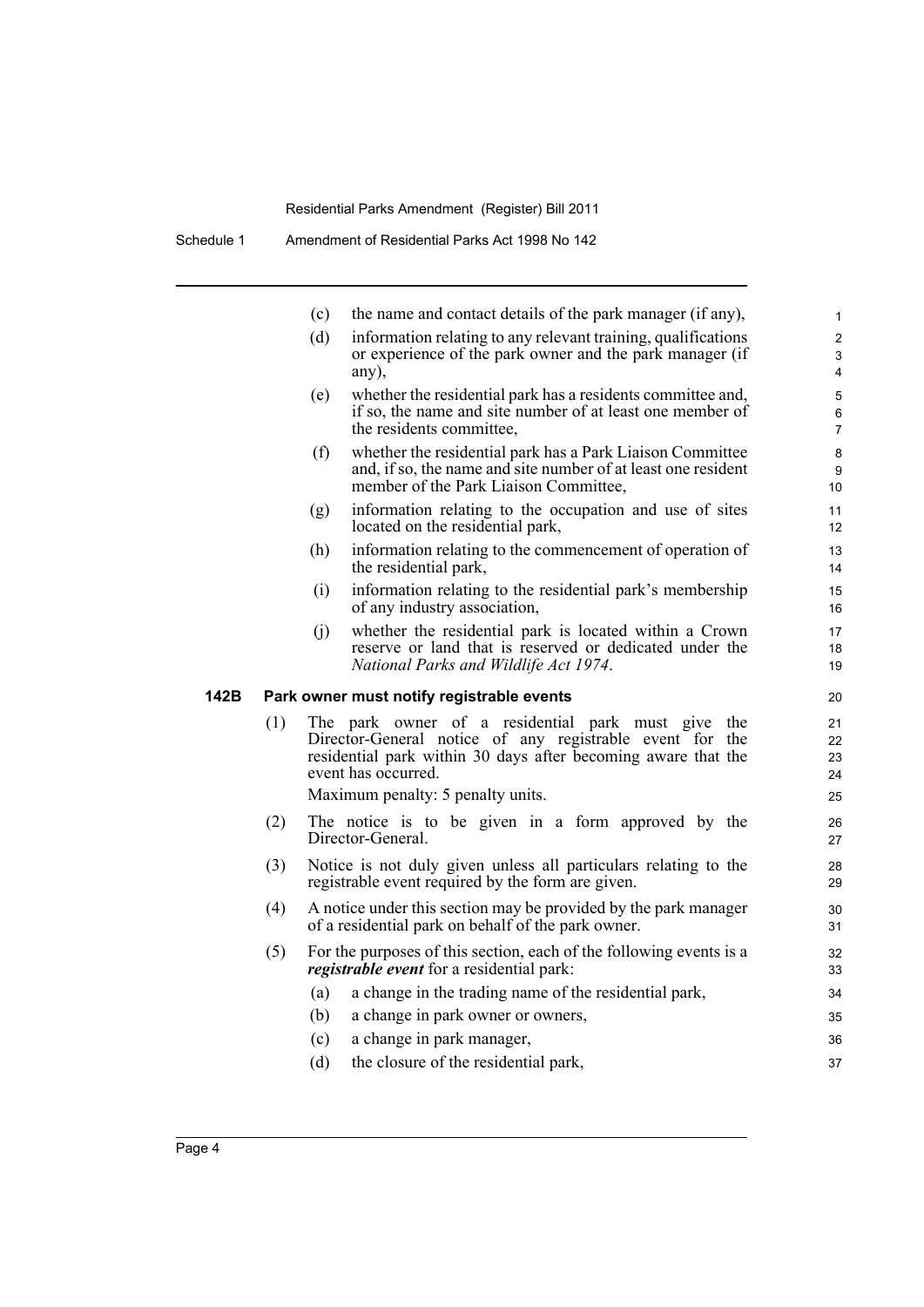- (e) the opening of the residential park,
- (f) a significant change in the number of sites used for permanent occupancy (*permanent occupancy sites*) at the residential park.
- (6) A requirement under this section to notify the closure of a residential park applies to any person who was the park owner of the residential park immediately before the closure occurred.
- (7) For the purposes of this section, there is a *significant change* in the number of permanent occupancy sites at a residential park if the number of permanent occupancy sites increases or decreases by 10% or 10 (whichever is the greater number).
- (8) To determine whether a significant change has occurred, the increase or decrease in the number of permanent occupancy sites is to be calculated by reference to the number of permanent occupancy sites at the residential park as last notified to the Director-General by the park owner or park manager under this Part.

#### **142C False or misleading information**

A person must not, in purported compliance with any requirement made by or under this Part, provide to the Director-General any information that the person knows is false or misleading in a material particular.

Maximum penalty: 20 penalty units.

#### **142D Register of residential parks**

- (1) The Director-General is to establish and maintain a register of residential parks.
- (2) The Director-General is to enter in the register all information about residential parks provided to the Director-General under this Part.
- (3) The following information entered in the register may be made available to the public:
	- (a) the trading name of a residential park,
	- (b) the address of a residential park,
	- (c) the contact details for a residential park.
- (4) The Director-General may alter or remove any information entered in the register for the purpose of correcting an error or omission or updating its contents.

Page 5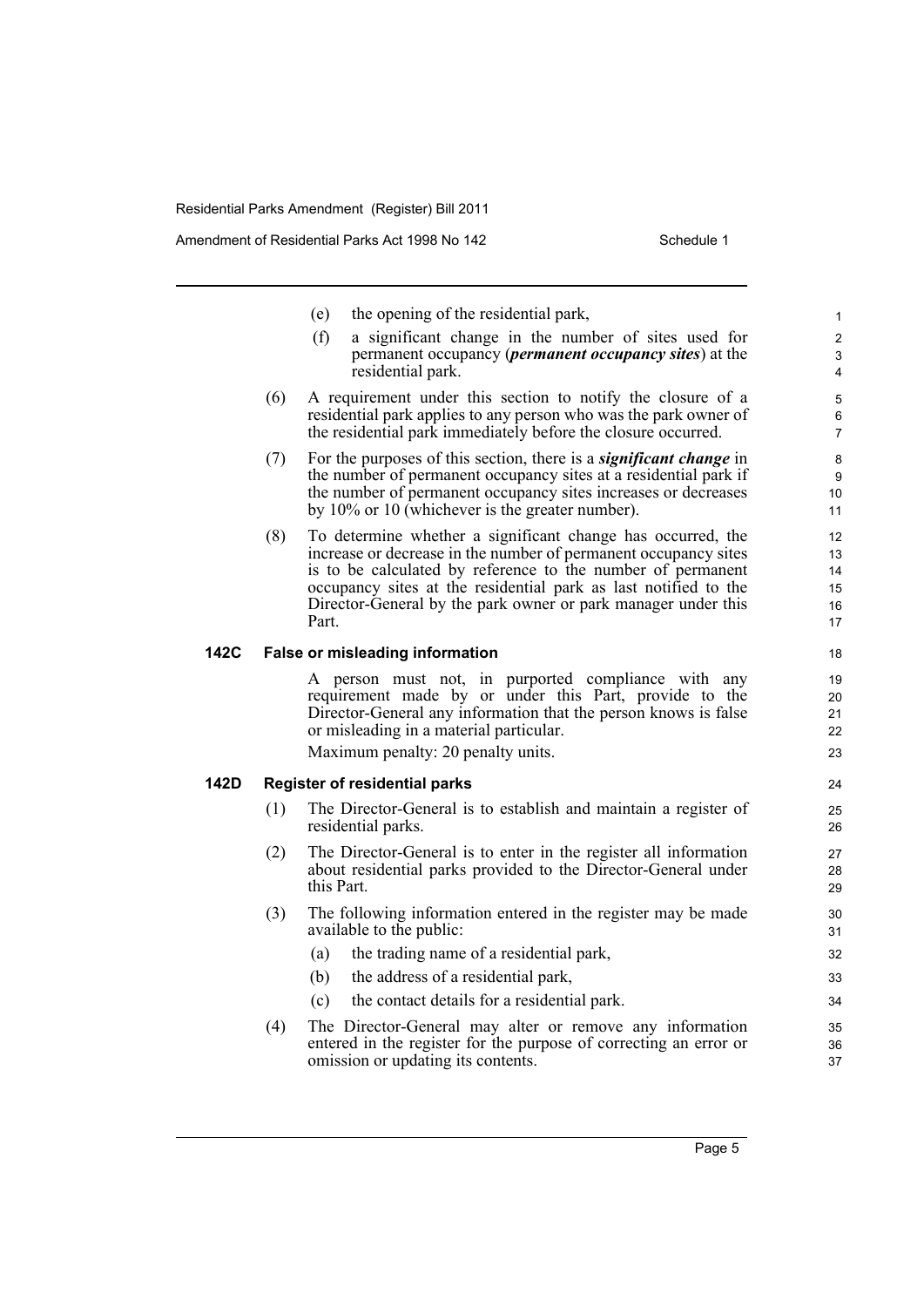| Schedule 1 | Amendment of Residential Parks Act 1998 No 142 |
|------------|------------------------------------------------|
|------------|------------------------------------------------|

| <b>Schedule 1 Savings and transitional provisions</b> |                                                                                                                                                                      |                                                                                                                                                      |  |  |
|-------------------------------------------------------|----------------------------------------------------------------------------------------------------------------------------------------------------------------------|------------------------------------------------------------------------------------------------------------------------------------------------------|--|--|
|                                                       |                                                                                                                                                                      | $\overline{2}$<br>3                                                                                                                                  |  |  |
|                                                       |                                                                                                                                                                      | $\overline{4}$                                                                                                                                       |  |  |
| Insert after Part 4:                                  |                                                                                                                                                                      |                                                                                                                                                      |  |  |
| Part 5                                                | Provisions consequent on enactment of                                                                                                                                | 6                                                                                                                                                    |  |  |
|                                                       | <b>Residential Parks Amendment (Register)</b><br><b>Act 2011</b>                                                                                                     | 7<br>8                                                                                                                                               |  |  |
| 27                                                    |                                                                                                                                                                      | 9                                                                                                                                                    |  |  |
|                                                       | Section 142B, as inserted by the Residential Parks Amendment<br>(Register) Act 2011, applies only to an event that occurs after the<br>commencement of that section. | 10<br>11<br>12                                                                                                                                       |  |  |
|                                                       |                                                                                                                                                                      | Insert at the end of clause $1(1)$ :<br>Residential Parks Amendment (Register) Act 2011<br>Schedule 1, Part 5<br><b>Register of park information</b> |  |  |